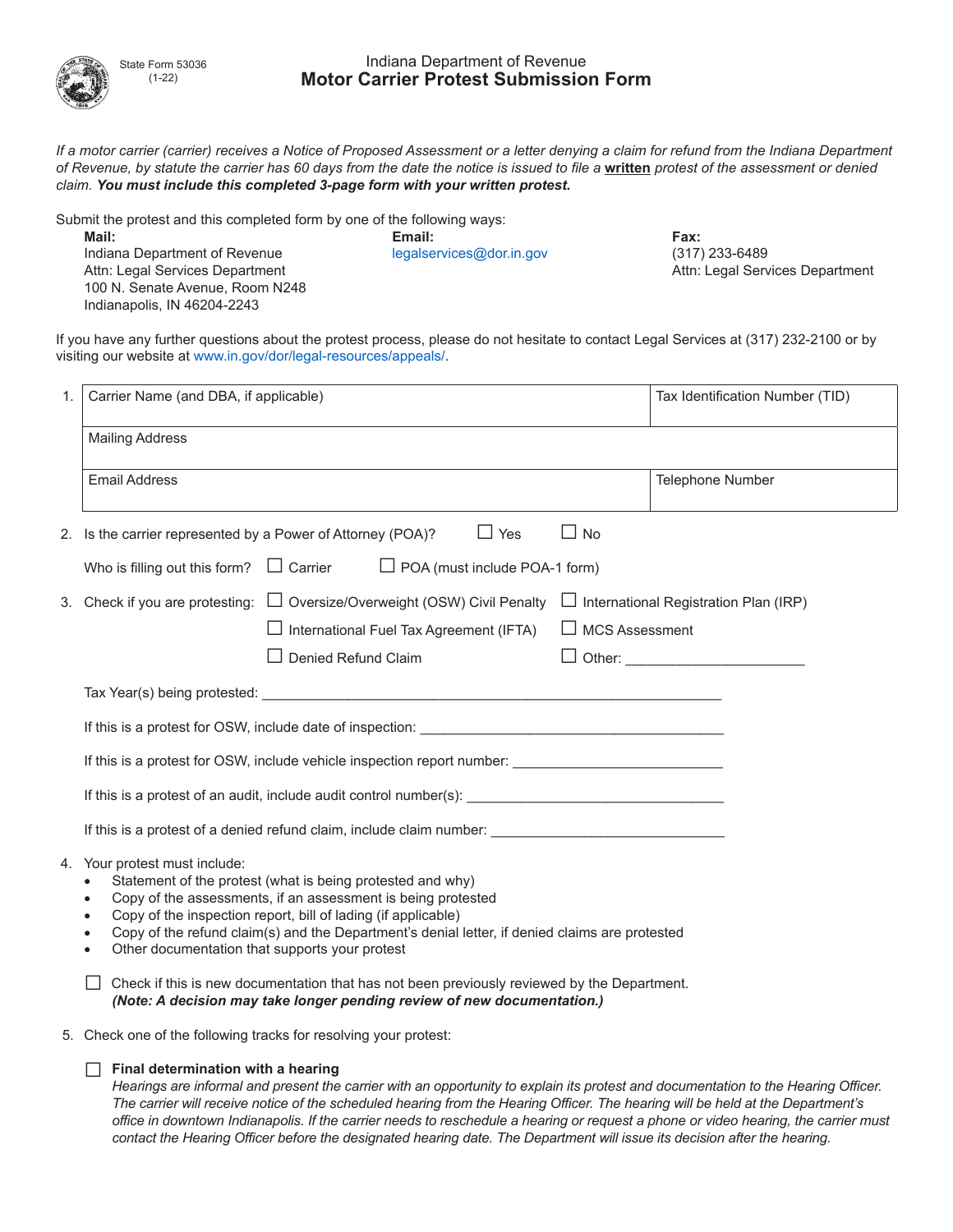#### □ **Final determination without a hearing**

*The carrier may wish to forgo a hearing. In selecting this option, the carrier asks the Department to make its decision based on the written protest and documentation (if any) the carrier presents along with the protest, and waives the right to a hearing.* 

### □ **Settlement without a hearing or a final determination**

*By selecting this option, at the time a carrier presents its written protest (and documentation supporting the protest), a carrier elects to propose a settlement starting offer of the protest before any hearing is held and/or final determination is issued. The settlement proposal must be in writing, made within two weeks of the protest submission, and set out the rationale for settlement. The Hearing Officer handling the protest will shepherd the settlement. If settlement is not achieved, the carrier may then resume its protest by contacting the Hearing Officer and selecting one of the other three tracks.* 

6. Signature:\_\_\_\_\_\_\_\_\_\_\_\_\_\_\_\_\_\_\_\_\_\_\_\_\_\_\_\_\_\_\_\_\_\_\_\_\_\_ Date:\_\_\_\_\_\_\_\_\_\_\_\_\_\_\_\_\_\_\_\_\_\_\_\_\_\_\_\_\_\_\_

Printed Name:\_\_\_\_\_\_\_\_\_\_\_\_\_\_\_\_\_\_\_\_\_\_\_\_\_\_\_\_\_\_\_\_\_\_\_